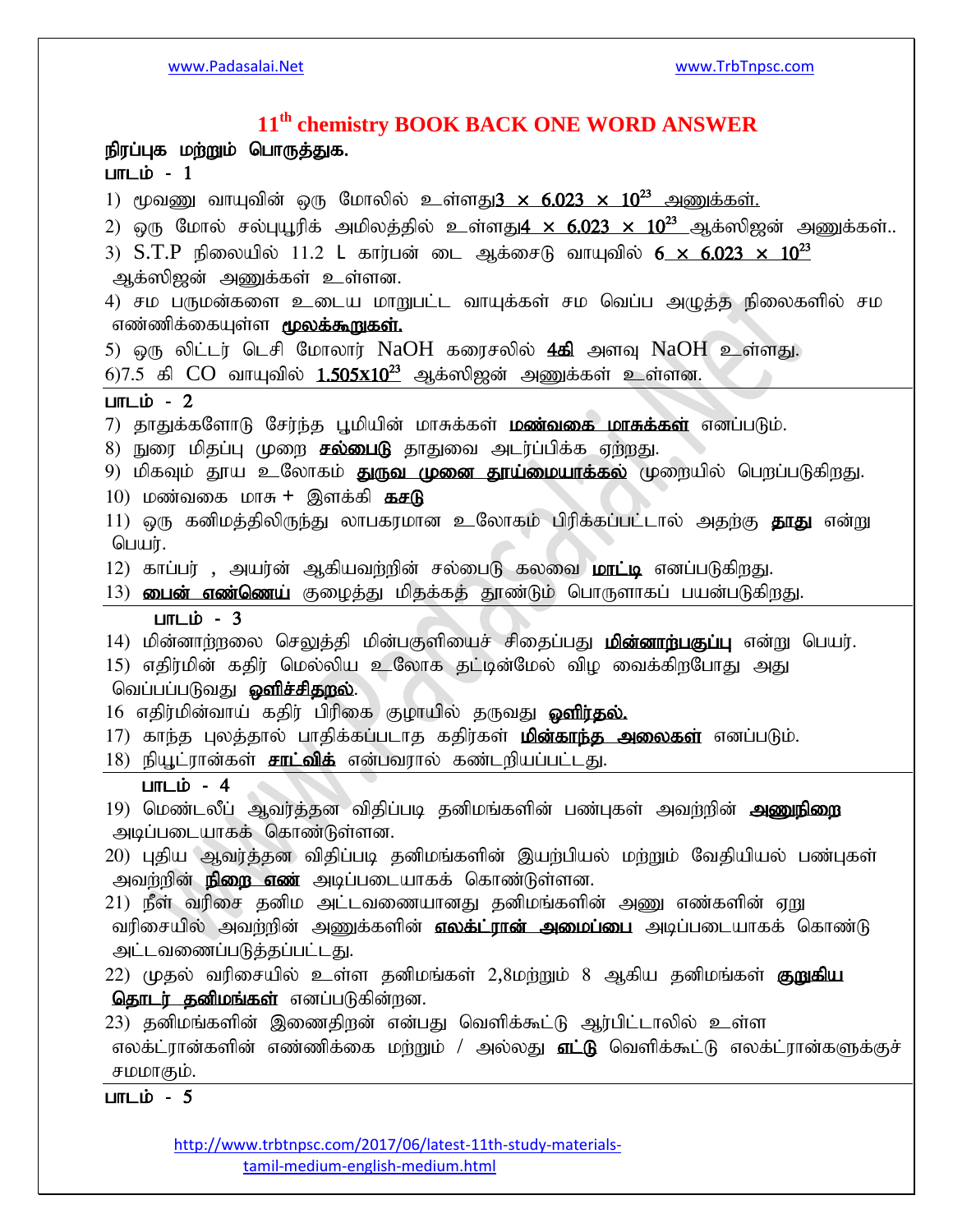24) ஆவர்த்தன அட்டவணையில் உள்ள முதல் தனிமம் **ஹைட்ரஜன்** 25) **புரோட்டியம்** என்பது ஹைட்ரஜனின் சாதாரண அமைப்பு. 26) டிரிட்டியத்தின் அரைவாழ்காலம் 12.3 ஆண்டுகள். 27) டிரிட்டியம் அம்மோனியாவுடன் வினைபுரிந்து கொடுப்பது <mark>டியூட்டிரோ அம்மோனியா.</mark>  $(28)$  ஹைட்ரஜனின் அரிய ஐசோடோப்பு **டிரிட்டியம் (**  $1\textbf{H}^3$ **)** 29) அணுக்கரு உலைகளில் வேகமாகச் செல்லும் நியூட்ரான்களின் வேகத்தைக் கட்டுப்படுத்த **கனநீர் (D<sub>2</sub>O)** பயன்படுகிறது. 30) பாரா ஹைட்ரஜனின் காந்தத் திருப்புத் திறன் **பூஜ்ஜியம்.** 31) டியூட்டிரியம் உப்பு மற்ற சேர்மங்களுடன் சேர்ந்து கொடுப்பது <mark>டியூட்டிரேட்ஸ்</mark> 32) ஹைட்ரஜன் பெராக்சைடு **L.J.தெனார்டு** என்பவரால் 1813 வருடம் முதன் முதலில் தயாரிக்கப்பட்டது. 33) தூய வைரட்ரஜன் பெராக்சைடின் செறிவு **நிலையற்றது.** 34) ஆல்குலி எனும் அரபுச் சொல்லின் பொருள் **தாவரச்சாம்பல்**  $35)$  பொட்டாசியத்தின் அணு அமைப்பு  $1S^2, 2S^2, 2P^6, 3S^2, 3P^6, 4S^1.$ 36) கார உலோகங்கள் <mark>குறைவான</mark> உருகுநிலையும் கொதிநிலையும் உடையவை. 37) கார உலோகங்களின் தொகுதியில் மேலிருந்து கீழாகச் செல்லும் போது அயனியாக்கும் ஆற்றல் **குறைகிறது.** 38) அனைத்துத் திண்மத் தனிமங்களிலும் மிகவும் இலேசானது <mark>வித்தியம்.</mark>  $LmL$ ip; 6 39) காரமண் உலோகங்களின் பொதுவான எலக்ட்ரான் வாய்ப்பாடு <mark>ns<sup>2</sup></mark> 40) இரண்டாம் தொகுதியில் மேலிருந்து கீழாகச் செல்ல அயனி ஆரம் **அதிகரிக்கிறது.** 41) சுடரில் கால்சியம் **செங்கல் சிவப்பு** நிறத்தைத் தரும். 42) 13 ஆம் தொகுதியில் உள்ள **அலுமினியம்** தனிமத்தோடு பெரிலியம் ஒத்த பண்புடையது. 43) மெக்னீசியம் என்ற பெயர் **மெக்னசைட்** தாதுவில் இருந்து வந்தது. 44) குளோரோ**∴**பில்லில் **Mg<sup>2+</sup>அயனி** தனிமம் உள்ளது. 45) உருகிய **மெக்னீசியா** மின்னார் பகுப்பின் மூலம் மெக்னீசியம் தயாரிக்கப்படுகிறது. 46) காற்றுடன் மெக்னீசியம் **மெக்னீசியம் ஆக்சைடு** மற்றும் **மெக்னீசியம் நைட்ரைடு** தருகிறது. 47) vg;rk; cg;gpd; tha;g;ghL **MgSO4 .7H2O** 48) எப்சம் உப்பு **மலமிளக்கி** ஆக பயன்படுகிறது.  $L$ m $L$ i $\dot{\text{p}}$  7 49) போரான் தொகுதி தனிமங்களின் பொதுவான எலக்ட்ரான் வாய்பாடு <mark>ns<sup>2</sup> ,np<sup>1</sup></mark> 50) போரான் நைட்ரஜனுடன் இணைந்து பெறப்படுவது **போரான் நைட்ரைடு(BN)** 51) பண்பறி பகுப்பாய்வில் உலோகக் கூறினை கண்டறிய உதவுவது **போராக்ஸ்** 52) போரணோல் (B<sub>3</sub>N<sub>3</sub>H<sub>6</sub>) கனிம பென்சீன் என்றழைக்கப்படுகிறது. 53) டையமண்டில் ஒவ்வொரு கார்பன் அணுவும் பிற அணுக்களுடன் இணைவது **சகவலு** பிணைப்பு.

54) **C<sub>60</sub> பக் மினிஸ்டர் . புளாரின் செல்லமாக அழைக்கப்படுவது <b>பக்கிபால்**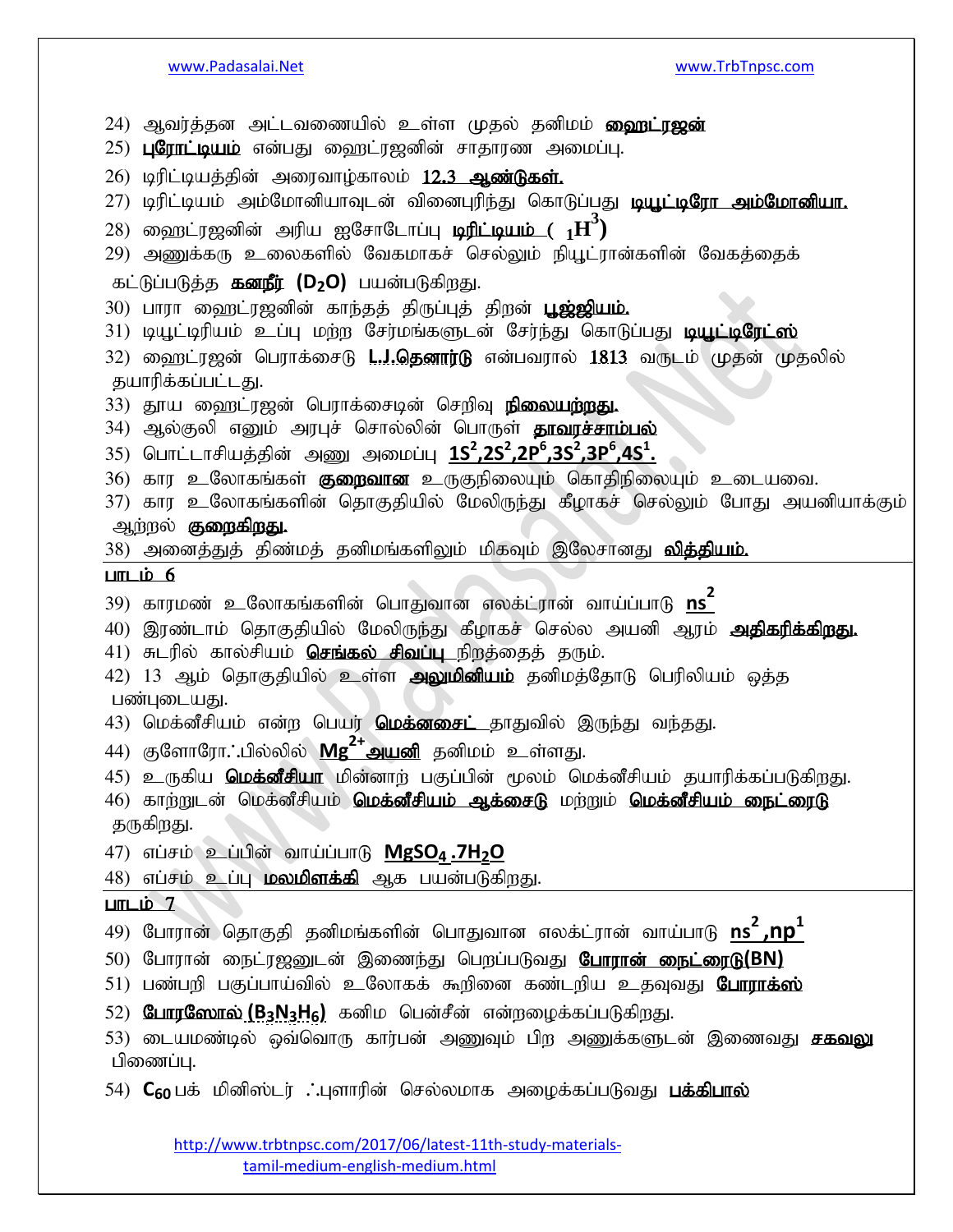- 55) CCl<sub>4</sub> நீரால் பகுப்பிற்கு **உட்படுவதில்லை.**
- 56) நைட்ரஜனைக் கண்டரிந்தவர் <mark>டேனியல் ரூதர்போர்டு.</mark>
- 57) நைட்ரிக் அமிலத்தின் பெயர்க் காரணம் **அக்குவா டார்டிஸ்.**
- 58) விளாவுதல் அதிகரிக்க அதிகரிக்க நைட்ரிக் அமிலத்தின் ஆக்ஸிஜனேற்றும் திறன் குறைகிறது.

- 59) டை ஆக்ஸிஜன் என்பது **மூலக்கூறு ஆக்ஸிஜன்** என்றும் அழைக்கப்படுகிறது.
- 60) அணுநிலை ஆக்ஸிஜன் மூலக்கூறு ஆக்சிஜனோடு இணைந்து பெறப்படுவது **ஓசோன்.**
- 61) ஓசோன் தயாரிக்கப் பயன்படும் ஓசோனைசர் **சீமென்ஸ் ஓசோனைசர்.**
- 62) ஓசோன் எளிதில் **பிறவிநிலை** ஆக்ஸிஜனை தள்ளும்.

63) தொகுப்பு சூடம் தயாரிப்பில் பயன்படுவது **ஒசோன்.** 

## $LITL$ ம் - 8

64) NaCl அயனி படிகத்தில் ஒவ்வொரு Na<sup>+</sup>அயனியும் **6** அயனிகளால் சூழப்பட்டுள்ளது.

அதேபோல் ஒவ்வொரு Cl<sup>-</sup>அயனியும் **6 Na<sup>+</sup>அயனிகளால் சூழப்பட்**டுள்ளது.

- 65) CsCl படிகத்திலுள்ள Cs<sup>+</sup> ன் அணைவு எண் <mark>8</mark>
- 66) **படிகவடிவமற்ற** திடப்பொருட்கள் தீர்க்கமற்ற உருகுநிலையைப் பெற்றிருப்பதால் அவை **அதிகுளிரவைக்கப்பட்ட** நீர்மங்கள் எனப்படுகின்றன.
- 67) பொருள்மைய கனச்சதுரத்தில் ஒவ்வொரு மூலையிலும் ஒரு அணுவும் **மையத்தில்** ஒரு அணுவும் உள்ளன.
- 68) மூன்று வகையான கனச்சதுர அலகுக்கூடுகள் **எளிய கனச்சதுரம்(Sc),**

# nghUs; ika fdr;rJuk;**(bcc),** Kfg;G ika fdr;rJuk;**(fcc)**

68) ஒரு படிகத்தில் ஒன்றுக்கு மேற்பட்ட தள மற்றும் அச்சு சீர்மை உறுப்புகள் உள்ளன.ஆனால் ஒரேயொரு மையம் மட்டும் உள்ளது.

69) படிக வடிவமற்ற திடப்பொருள்களின் இயற்பண்புகள் அனைத்து திசைகளிலும் சமமாக இருப்பது **திசையொப்பு பண்புடையவை** எனப்படும்.

70) படிக திடப்பொருள்களின் இயற்பண்புகள் வெவ்வேறு திசைகளில் வெவ்வேறாக இருப்பது **திசையொப்பு பண்பற்றவை** எனப்படும்.

71) கனச்சதுர நெருங்கி பொதிந்த அமைப்பில் உள்ள அணுக்களின் எண்ணிக்கை  $\bf 4$ 72)  $bcc$  அமைப்பில் பொருள்மையத்திலுள்ள அணுவை பகிர்ந்துக் கொள்ளும் அலகுக்கூடுகளின் எண்ணிக்கை  $1$ 

73) ஒரு தளத்தின் வீஸ் குறிகாட்டிகள்  $\frac{1}{2}$ , $\frac{1}{2}$  $\frac{1}{2}, \frac{1}{2}$  $\frac{1}{2}$  எனில் மில்லர் குறிகாட்டிகள் <u>2, 2, 2</u> தளமானது (222) தளம் என்று குறிக்கப்படும்.

74)  $\bar{x}$  தளமானது  $\bar{x}$  அச்சுக்கும்  $z$  அச்சுக்கும் இணையாகவும்  $\bar{y}$  அச்சில் வெட்டுத்துண்டாகவும் இருந்தால், அதன் வீஸ் குறிகாட்டிகள் <u>∞, 1, ∞</u> அதன் மில்லர் குறிகாட்டிகள் தளமானது **0,1,0** என்று (010) தளம் என்று குறிக்கப்படும்.

# $LmL$ i $\dot{\nu}$  9

75) வாண்டர்வால்ஸ் சமன்பாட்டில் அழுத்தத்திற்கான திருத்தம் 
$$
\left(P + \frac{n2}{V2}\right)
$$

76) எதிர்மாறு வெப்பநிலைக்கும் வாண்டர்வால்ஸ் மாறிலிகளுக்கும் உள்ள தொடர்பு

$$
(\text{Ti}=\frac{2a}{Rb})
$$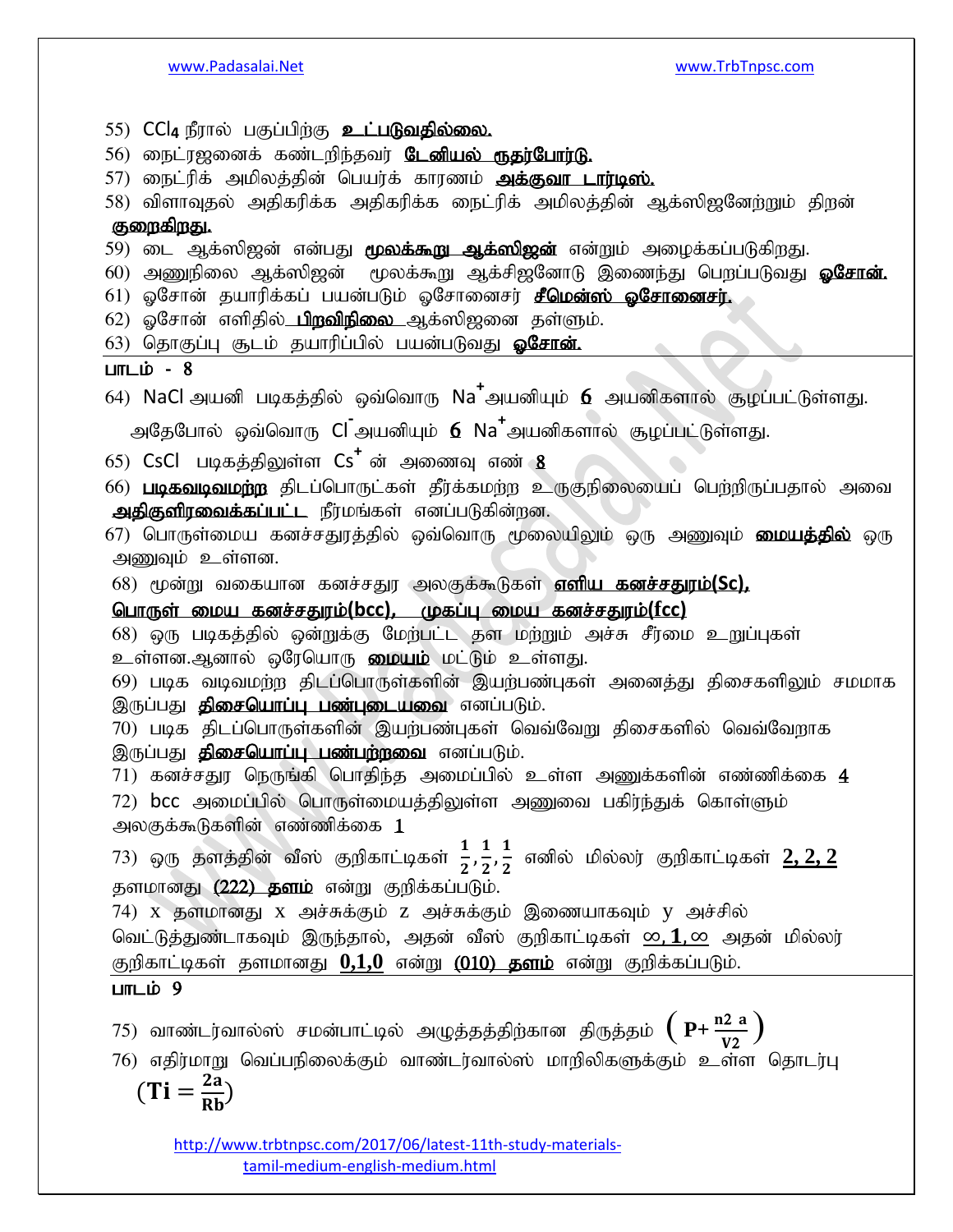77) ஹீலியத்தை திரவமாக்குவதற்கு பெரும்பான்மையாகப் பயன்படுத்தும் முறை வெப்பமாறா காந்த நீக்க முறை

78) ஒரு இயல்பு வாயுவை வெப்பமாறாச் செயல்முறையில் விரிவடையச் செய்யும் போது குளிர்வடைகிறது.

79) ஒரு வாயுவின் விரவுதல் வீதமானது அதன் **அடத்தி அல்லது வெப்பம்** மற்றும் மூலக்கூறு நிறைக்கு **தலைகீழ் வர்க்கமூலத்திற்கு** இருக்கும்.

### $LITL$ ம் 10

80) NaCl ல் Na<sup>+</sup>அயனியானது நியான் மற்றும் Cl<sup>-</sup>அயனியானது **ஆர்கான்** எலக்ட்ரான் அமைப்புகளைக் கொண்டுள்ளன.

81) இரண்டு P அணு ஆர்பிட்டால்கள் நேர்க்கோட்டில் மேற்பொருந்துவதால் **சகவலு** பிணைப்பு கிடைக்கிறது.

82) பார்ன்-வேறபர் சுற்று **படிகக்கூடு ஆற்றல் நிர்ணயிக்கல்** உடன் தொடர்புடையது.

83) ஒரே எலக்ட்ரான் கவர்திறன் கொண்ட இரு அணுக்கள் **சகப்பிணைப்பு** சேர்மத்தை உருவாக்குகின்றன.

84) *bp-bp* விலக்கு விசையானது *lp-lp* விலக்கு விசையை விட **குறைவு.** 

### $L$ m $L$ i $\dot{\nu}$ -11

85) ஒரு கரைசலின் ஒப்பு ஆவி அழுத்தக் குறைவு **கரைபொருளின் மோல்பின்னத்திற்கு சமம்.** 

86) அதிக ஆவி அழுத்தத்தை உடைய திரவம் **குறைவான** கொதிநிலையை பெற்றிருக்கும். 87) பெக்மன் வெப்பநிலைமானியின் மிகக் குறைந்த அளவீடு  $0.01\mathrm{K}$ 

88)மோலால் உயருதல் மாறிலியானது ஒரு **கரைப்பானுக்கு** மாறாத மதிப்புடையது.

89) ஒரு கூறு புகவிடும் சவ்வு **கரைப்பானை** மட்டும் புக அனுமதிக்கும்.

90) நீரேற்றமடைவதற்கு காற்றிலுள்ள நீரின் ஆவியழுத்தமானது அடர் கரைசலை விட அதிகம் இருக்க வேண்டும்.

91) ஒரே அளவுள்ள கரைப்பான் மற்றும் கரைபொருளில் கரைப்பானாக நீருக்கு பதிலாக கற்பூரத்தை பயன்படுத்தும் போது உறைநிலைத் தாழ்வு மேலும் **அதிகமாகும்.** 

92) ஒவ்வொரு கரைசலும் **ரவுல்ட் விதிக்கு உட்படுகையில்** நல்லியல்பு கரைசல்களாக செயல்படுகிறது.

93) 0.1 M குளுக்கோஸ் மற்றும் 0.1M NaCl கரைசல்களின் சவ்வூடு பரவல் அழுத்தம் **வெவ்வேறானவை.** 94) ஒத்த சவ்வூடு பரவல் அழுத்தம் கொண்ட கரைசல்கள் **ஐசோடானிக்** கரைசல்கள் எனப்படும்.

#### $L$ m $L$ i $\dot{\nu}$ -12

95) மூலக்கூறுகளின் இடப்பெயர்ச்சி ஆற்றலானது அமைப்பின் **மொத்த அக** ஆற்றலின் ஒரு பகுதியாகும். 96) நீர்ம அமைப்பின் தன் வெப்ப ஏற்புத்திறன் **அகப்** பண்பாகும்.

97) மீள்முறையில் விரிவடைதலில் செய்யும் வேலை **மற்ற முறைகளை விட அதிகம்.** 

98) எரிதல் ஒரு **வெப்ப உமிழ்** செயல்முறையாகும்.

99) வீரியமிக்க அமிலத்தின் நடுநிலையாக்கல் என்தால்பி வீரியம் குறைந்த அமிலத்தை விட **அதிகம்** 

## $L$  $m$  $L$  $b$  $-13$

100) ஒரு வெப்ப கொள் சமநிலை வினையில் வெப்பநிலையை உயர்த்தும் போது வினையின் **சமநிலை மாறிலி மதிப்பு அதிகரிக்கி<u>றது</u>.** 

101) திரவ வினைபடு பொருள் சிதைவடைந்து வாயு வினைவிளை பொருளைத் தருகிறது.இச்சமநிலையானது **நீர்ம – வாயுச்சமநிலை** என்று அழைக்கப்படும்.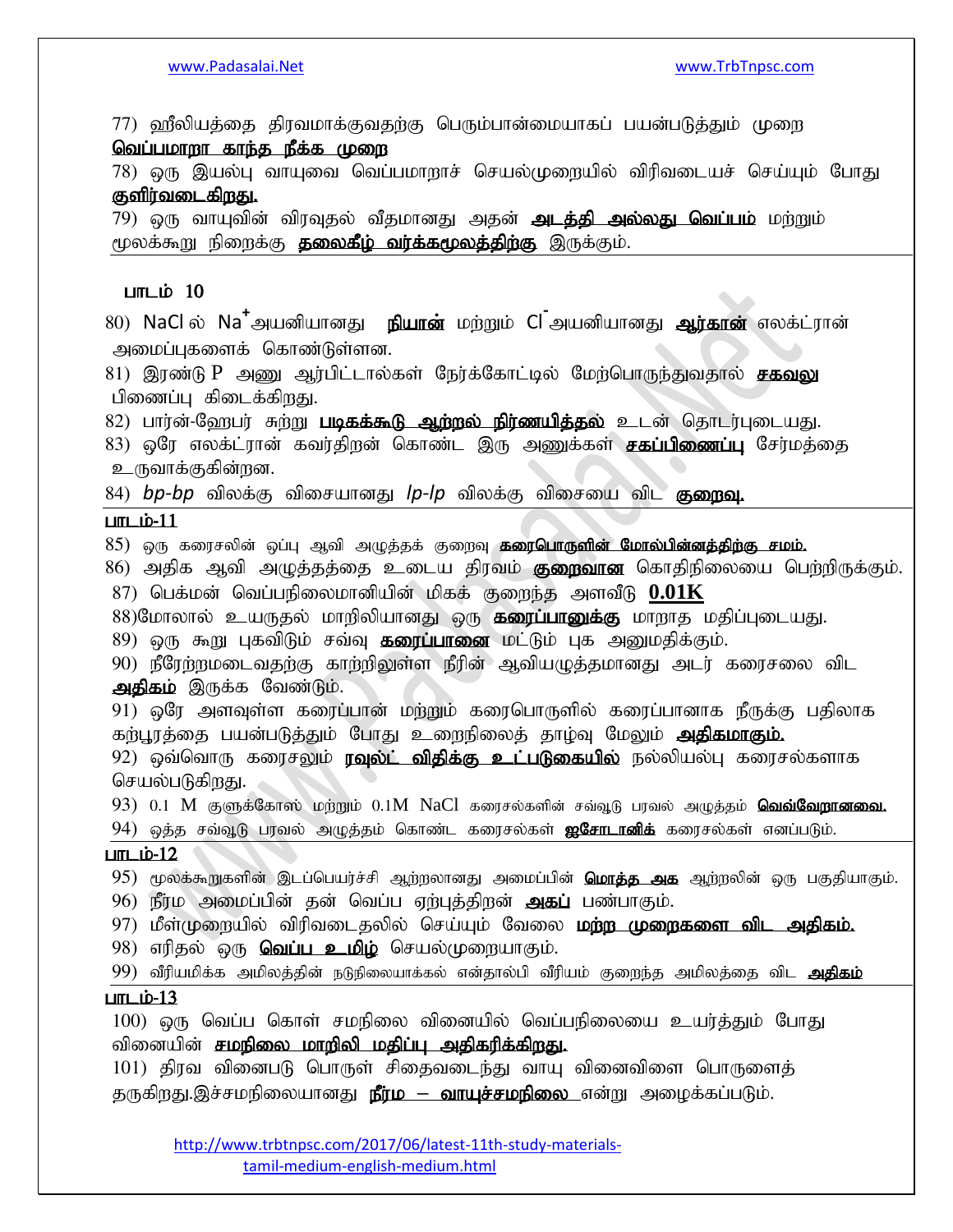102) வினைபடு மர்றும் வினைவிளை பொருள்கள் வாயு நிலைமையில் இருந்தால் சமநிலை மாறிலி **பகுதி அழுத்தம்** வாயிலாக எழுதப்படுகிறது.

103) சமநிலை மாறிலியின் மதிப்பு வினைவிளைப் பொருள்களின் தொடக்க செறிவை பொறுத்து அமையாது.

104) நிறை தாக்க விதிப்படி வேதி வினையின் வேகமானது வினைபடு பொருள்களின் கிளர்வு நிறைகளின் பெருக்கற் பலனிற்கு நேர்விகிதத்திலிருக்கும்.

#### $LmL$ i $b-14$

105) நீரிய  $NH_4NO_2$  சிதைவடையும் வினை முதல் வகை வினை.

 $106)$  பலபடியாக்கல் வினைகள் பின்னவகை வினைகளாகும்.

107)  $\mu$ ஜ்ய வகை வினையில் வினைவேகம் வினைபடு பொருளின் செறிவைச் சார்ந்ததல்ல.  $L$ m $L$ i $\dot{\nu}$ -16

108) படிகமாக்கல் முறையில் தூய்மை செய்து பிரிக்கப்பட்ட சேர்மங்கள் **கூரிய ஒளியில்** அல்லது அகச்சிவப்புக் கதிர்களைக் கொண்டு உலர்த்தப்படுகிறது.

109) கற்பூரம் பதங்கமாதல் முறையில் தூய்மை செய்யப்படுகிறது.

110) எளிய காய்ச்சி வடித்தல் முறையில் தூய்மைப்படுத்தப்படும் சேர்மங்கள் **வளிமண்டல** அழுத்தத்தில் சிதைவுறுதல் கூடாது.

111) நீரில கரையாச் சேர்மங்கள் **நீராவியால் காய்ச்சி வடித்தல்** முறையில் தூய்மைப்படுத்தப்படுகின்றன.

 $112$ ) மெல்லிய படல வண்ணப் பிரிகையில் நிலையான நிலைமை ஒரு

சிலிகா களி (அல்லது) , அலுமினா பசப்பட்ட கண்ணாடிக்ககடு ஆகும்.

113) வண்ணப் பிரிகை முறை **M.S.டெர்ஸ்வெல்ட்** என்பவரால் முதலில் அறிமுகப்படுத்தப்பட்டது.

114) வடிதாள் பரப்பொட்டு வண்ணப் பிரிகை முறையில் நகரும் நிலைமையானது **தந்துகி** <mark>இயக்கம்</mark> செயல்பாட்டின் அடிப்படையில் வடிதாளினுள் பரவுகிறது.

115) குழாய் வண்ணப் பிரிகையில் பயன்படும் பரப்புக் கவர் கரணி அலுமினா அல்லது சிலிகா களி அல்லது ஸ்டார்ச்சு.

 $116$ ) வண்ணப் பிரிகை முறையில் சேர்மங்களின் பிரிகை **வெவ்வேறு நகரும் அமைப்பு** இயக்கத்தால் நடைபெறுகிறது.

117) வடிதாள் பரப்பொட்டு வண்ணப் பிரிகை ஒரு **பங்கீட்டு** வண்ணப் பிரிகையாகும்.

#### $L$ m $L$ i $\dot{\nu}$ -18

118) ஆல்கேன்களின் கார்பன் அணுக்கள் <mark>சிக்மா (ஏ)</mark> பிணைப்பினால் இணைக்கப்பட்டுள்ளன.

 $119)$   $1.2$  – டை புரோமோ புரப்பேனை சிங்க் / எத்தனால் கரணியுடன் வினைப்படுத்தினால் **புரப்பிலீன்** கிடைக்கிறது.

 $120$ ) சிஸ் பியூட் -2- ஈன் ஒரு **வடிவ** மாற்றியம்.

121) ஒலி. பினுடன் HCl கூடும் வினை **மார்க்காவ்னிகாவ்** விதியை ஒட்டிச் செலகிறது.

122) ஆல்கீன் ஓசோனுடன் வினைபுரிந்து **கார்பானில்** சேர்மம் கொடுக்கிறது.

123)  $CaC<sub>2</sub>$  ஐ நீராற்பகுத்தால் அசிட்டிலீன் கிடைக்கிறது.

124) எத்திலீன் டை புரோமைடை KOH உடன் வினையில் ஈடுபடுத்தினால் **அசிட்டிலீன்** கிடைக்கிறது.

125) சோடியம் மெலியேட்டை மின்னாற்பகுத்தால் அசிட்டிலீன் கிடைக்கிறது.

#### $L$ m $L$ i $\dot{\mathrm{D}}$ -19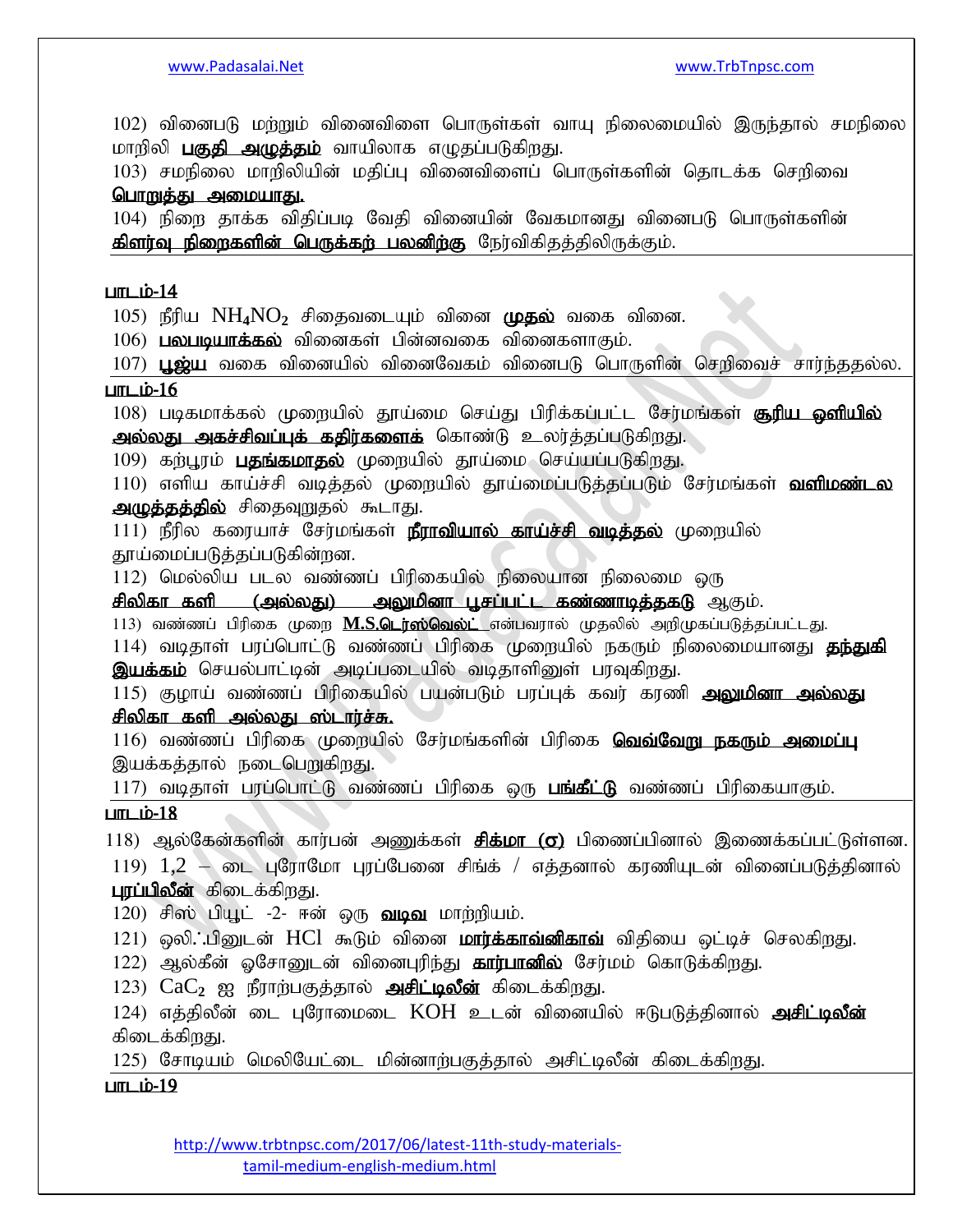| கரிமச் சேர்மங்களுக்கு மூலப்பொருளாகஇருப்பது <b>நிலக்கரித்தார்.</b><br>127)<br>128) அரோமேட்டிக் தன்மைக்கான புதிய தேற்றத்தை புகுத்தியவர் <b>ஹக்கல்.</b><br>கிராப்ட் ஆல்கைல் ஏற்ற வினை.(அல்லது) ஊர்ட்ஸ் பிட்டிக் வினை<br>தொகுதிகள்.<br>வினைபுரிகிறது. | 126) பெரும்பான்மையான தொகுப்பு மருந்துகளில் <b>அரோமேட்டிக் பகுதி</b> உள்ளது<br>129) ஆர்த்தோ பாரா ஆற்றுப்படுத்தும் தொகுதிகள் <b>கிளர்வூட்டப்பட்ட</b> தொகுதிகள்.<br>130) ஆல்கைல் பதிலீடு செய்யப்பட்ட பென்சீன்கள் தயாரிப்பதற்கான வினை <i>:ப்</i> ரயிடல்<br>131) மெட்டா ஆற்றுப்படுத்தும் தொகுதிகள் <b>மறைக்கப்பட்ட அல்லது கிளர்வு குறைக்கப்பட்ட</b><br>132) <b>பெட்ரோலியத்தை</b> பின்னக் காய்ச்சி வடித்தலின் மூலம் நாப்தா கிடைக்கிறது.<br>133) அரோமேட்டிக் சேர்மங்கள் எலக்ட்ரான் கவர் பதிலீட்டு வினைக்கு உட்படுகின்றன.<br>134) அரோமேட்டிக் சேர்மங்களுடன் <b>ப்ளுரின்</b> வினையூக்கி இல்லாமல் வீரியத்துடன்<br>135) பிளாட்டினம் முன்னிலையில் பென்சீன் ஹைட்ரஜனுடன் வினைப்பட்டு வளைய |
|---------------------------------------------------------------------------------------------------------------------------------------------------------------------------------------------------------------------------------------------------|-----------------------------------------------------------------------------------------------------------------------------------------------------------------------------------------------------------------------------------------------------------------------------------------------------------------------------------------------------------------------------------------------------------------------------------------------------------------------------------------------------------------------------------------------------------------------------------------------------------------------------------------------------------------------------|
| கெக்சேனைத் தருகிறது.                                                                                                                                                                                                                              |                                                                                                                                                                                                                                                                                                                                                                                                                                                                                                                                                                                                                                                                             |
| <u>பாடம்-20</u>                                                                                                                                                                                                                                   |                                                                                                                                                                                                                                                                                                                                                                                                                                                                                                                                                                                                                                                                             |
| உலோக புளுரைடுகள் சேர்க்கப்படுகின்றன.                                                                                                                                                                                                              | 136) மார்கோனிகாவ் விதியின் மூலம் HCl சேர்ப்பு வினைக்கு உட்படும் <b>சீர்மையற்ற</b> ஆல்கீன்.<br>137) ஸ்மார்ட்ஸ் வினையில் <b>ஆல்கைல் குளோரைடு அல்லது புரோமைடு</b> சேர்மத்தில்                                                                                                                                                                                                                                                                                                                                                                                                                                                                                                  |
|                                                                                                                                                                                                                                                   | 138) ஹாப்மேன் வினைக்கு உட்படும் நீக்கவினை <b>இரண்டுக்கும் மேற்பட்ட β ஹைட்ரஜன்</b>                                                                                                                                                                                                                                                                                                                                                                                                                                                                                                                                                                                           |
| <u>அணுக்களை உடைய ஆல்க்கீனில் நடைபெறும்.</u>                                                                                                                                                                                                       |                                                                                                                                                                                                                                                                                                                                                                                                                                                                                                                                                                                                                                                                             |
|                                                                                                                                                                                                                                                   | 139) குளோரோபிக்ரின் தயாரிப்பதற்கு நைட்ரிக் அமிலம் <b>குளோரோபார்ம் (CHCl3</b> )உடன்                                                                                                                                                                                                                                                                                                                                                                                                                                                                                                                                                                                          |
| சேர்க்கப்படுகிறது.                                                                                                                                                                                                                                |                                                                                                                                                                                                                                                                                                                                                                                                                                                                                                                                                                                                                                                                             |
| பொருத்துகவிற்கான                                                                                                                                                                                                                                  | பொருந்திய விடைகள்.                                                                                                                                                                                                                                                                                                                                                                                                                                                                                                                                                                                                                                                          |
|                                                                                                                                                                                                                                                   |                                                                                                                                                                                                                                                                                                                                                                                                                                                                                                                                                                                                                                                                             |
|                                                                                                                                                                                                                                                   |                                                                                                                                                                                                                                                                                                                                                                                                                                                                                                                                                                                                                                                                             |
| பாடம் 1                                                                                                                                                                                                                                           |                                                                                                                                                                                                                                                                                                                                                                                                                                                                                                                                                                                                                                                                             |
| 1)CaC <sub>2</sub>                                                                                                                                                                                                                                | -- கால்சியம் கார்பைடு                                                                                                                                                                                                                                                                                                                                                                                                                                                                                                                                                                                                                                                       |
| 2) பெருக்க விகித விதி                                                                                                                                                                                                                             | -- ஜான் டால்டன்                                                                                                                                                                                                                                                                                                                                                                                                                                                                                                                                                                                                                                                             |
| 3) ஹைட்ரார்ஜிரம்                                                                                                                                                                                                                                  | -- நீர்ம தனிமம்.                                                                                                                                                                                                                                                                                                                                                                                                                                                                                                                                                                                                                                                            |
| 4) 2 கி சமான அளவுகள் $\mathrm{Na_{2}CO_{3}}$                                                                                                                                                                                                      | -- 106கி                                                                                                                                                                                                                                                                                                                                                                                                                                                                                                                                                                                                                                                                    |
| 5) S.T.P யில் 22.4 L                                                                                                                                                                                                                              | -- $6.02x10^{23}$ அணுக்கள்                                                                                                                                                                                                                                                                                                                                                                                                                                                                                                                                                                                                                                                  |
| 6) ஒரு லிட்டர் கரைசலில் காணும் கி மூலக்கூறுகள்                                                                                                                                                                                                    | -- கரைசலின் மோலாரிட்டி                                                                                                                                                                                                                                                                                                                                                                                                                                                                                                                                                                                                                                                      |
| 1கி அணு ராம்பிக் சல்பர்<br>7)                                                                                                                                                                                                                     | -- 1/8கி மூலக்கூறுகள்                                                                                                                                                                                                                                                                                                                                                                                                                                                                                                                                                                                                                                                       |
| 8) சென்டி மோலார் கரைசல்                                                                                                                                                                                                                           | -- ஒரு லிட்டர் கரைசலில் 0.01 மோல்கள் கரைபொருள்                                                                                                                                                                                                                                                                                                                                                                                                                                                                                                                                                                                                                              |
| 9) மோர் உப்பு                                                                                                                                                                                                                                     | $\sim$ (NH <sub>4</sub> ) <sub>2</sub> SO <sub>4</sub> . FeSO <sub>4</sub> . 6H <sub>2</sub> O                                                                                                                                                                                                                                                                                                                                                                                                                                                                                                                                                                              |
| பாடம் 6                                                                                                                                                                                                                                           |                                                                                                                                                                                                                                                                                                                                                                                                                                                                                                                                                                                                                                                                             |
| மெக்னடைட்<br>1)                                                                                                                                                                                                                                   | $-$ MgCO <sub>3</sub>                                                                                                                                                                                                                                                                                                                                                                                                                                                                                                                                                                                                                                                       |
| டோலமைட்<br>2)                                                                                                                                                                                                                                     | $-$ MgCO <sub>3</sub> CaCO <sub>3</sub>                                                                                                                                                                                                                                                                                                                                                                                                                                                                                                                                                                                                                                     |
| 3) எப்சம் உப்பு                                                                                                                                                                                                                                   | $-$ MgSO <sub>4</sub> .7H <sub>2</sub> O                                                                                                                                                                                                                                                                                                                                                                                                                                                                                                                                                                                                                                    |
| கார்னலைட்<br>4)                                                                                                                                                                                                                                   | $-$ MgCl <sub>2</sub> . KCl .6H <sub>2</sub> O                                                                                                                                                                                                                                                                                                                                                                                                                                                                                                                                                                                                                              |
| 5) ஜிப்சம்<br>$LmL\dot{b} - 7$                                                                                                                                                                                                                    | $-$ CaSO <sub>4</sub> . 2H <sub>2</sub> O                                                                                                                                                                                                                                                                                                                                                                                                                                                                                                                                                                                                                                   |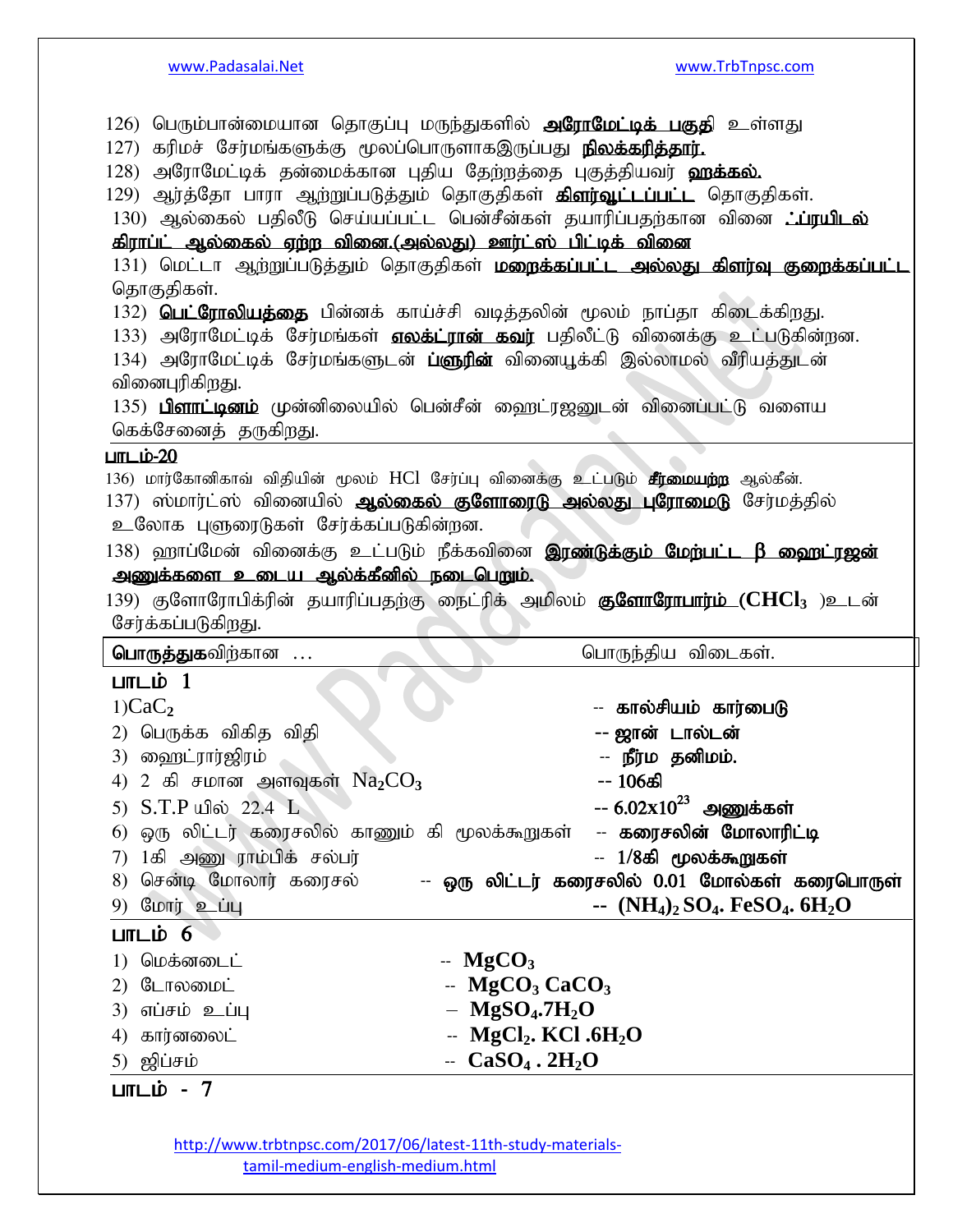| $a)1$ ) போராக்ஸ்                                         | -- $Na2B4O7$                                                                                        |
|----------------------------------------------------------|-----------------------------------------------------------------------------------------------------|
| 2) கிராபைட்                                              | -- கார்பனின் புறவேற்றுமை                                                                            |
| 3) $ZnO$                                                 | — நடுநிலை ஆக்சைடு                                                                                   |
| 4) CFC                                                   | ஓசோன்                                                                                               |
| 5) $NH3$                                                 | ஹேபர் முறை(நைட்ரஜன் நிலைப்படுத்தல்)                                                                 |
| $\mathbf{b}$ )1) மந்த ஜோடி விளைவு                        | குறை ஆக்ஸிஜனேற்ற நிலையை நிலைப்படுத்தல்.                                                             |
| ஆக்சி அமிலம்<br>2)                                       | நைட்ரிக் அமிலம்.                                                                                    |
| 3) நீர்ம நைட்ரஜன்                                        | குளிர்விப்பான்                                                                                      |
| ஆஸ்வால்டு முறை<br>4)                                     | பிளாட்டினக் கம்பி வலை                                                                               |
| 5) மூலக்கூறு ஆக்சிஜன்                                    | செல் எரிபொருள்                                                                                      |
|                                                          |                                                                                                     |
| $c)$ 1) காப்பர்<br>-- சிகப்பு                            |                                                                                                     |
| 2) அயர்ன்<br>-- பச்சை சீசா                               |                                                                                                     |
| 3) மாங்கனீசு<br>— நிறமற்றது.                             |                                                                                                     |
| 4) கோபால்ட்<br>-- நீலம்.                                 |                                                                                                     |
| 5) குரோமியம்<br>-- பச்சை                                 |                                                                                                     |
| $LITL$ ம்-9                                              |                                                                                                     |
| 1) நல்லியல்பு வாயுப் பண்பு                               | வாயுவின் மோல்களின் எண்ணிக்கை                                                                        |
| 2)                                                       | வெப்ப மாறா செயல்முறையில் காந்தத் தன்மையை இழத்தல் <b>- திரவ ஹீலியம்.</b>                             |
| 3) $31.1^{\circ}C$ ல் $CO_{2}$                           | --- நிலைமாறு வெப்பநிலை.                                                                             |
| 4) ஜுல்-தாம்சன் சோதனை                                    | திரவ ஆக்சிஜன்.                                                                                      |
|                                                          |                                                                                                     |
|                                                          |                                                                                                     |
|                                                          | 5) பகுதி அழுத்தம் மற்றும் மொத்த அழுத்தம் ஆகியவற்றிற்கிடையேயான விகிதம்--<br>--வாயுவின் மோல் பின்னம். |
| $L$ m $L$ io-10                                          |                                                                                                     |
| 1) அயனிப் பிணைப்பு                                       |                                                                                                     |
|                                                          | — எலக்ட்ரான் மாற்றம்                                                                                |
| 2) சகப் பிணைப்பு                                         | — எலக்ட்ரான் பங்கிடப்படுதல்                                                                         |
| 3) இணைதிறன் பிணைப்புக் கொள்கை                            | -ஹெய்ட்லர் மற்றும் லண்டன்                                                                           |
| 4) முனைவுறுத்தப்பட்ட பிணைப்பு                            | – பேஜான் விதிகள்                                                                                    |
| 5) உடனிசைவு                                              | பென்சீன்                                                                                            |
| $L$ m $L$ ம்- $11$                                       |                                                                                                     |
| 1) கரைப்பானுடன் ஆவியாகாத கரைபொருளை சேர்த்தல்             | -- கொதிநிலை உயருதல்                                                                                 |
| 2) பனிக்கட்டியுடன் 0.005M NaCl ஐ சேர்த்தல்               | -- நீரின் உறைநிலை தாழ்தல்                                                                           |
| 3) பிரிகைக்கான வாண்ட்ஹாப் காரணி                          | ஒன்றை விட அதிகம்                                                                                    |
|                                                          | 4) ஒரு கரைசலிலுள்ள கரைபொருள் மற்றும் கரைப்பானின் மோல் பின்னங்களின் கூடுதல் --                       |
|                                                          | ஒன்றுக்குச் சமம்                                                                                    |
| 5) நீரின் மோலால் உயருதல் மாறிலி<br>$L$ $m$ $L$ $b$ $-13$ | $-$ 0.5/K kgmol <sup>-1</sup>                                                                       |
|                                                          |                                                                                                     |
| 1) $K_{\rm P}$                                           | - $K_C (RT)^{\Delta n}$                                                                             |
| 2) $CaCO3 \leftrightarrow CaO(S) + CO2(g)$               | --பலபடித்தான வினை                                                                                   |